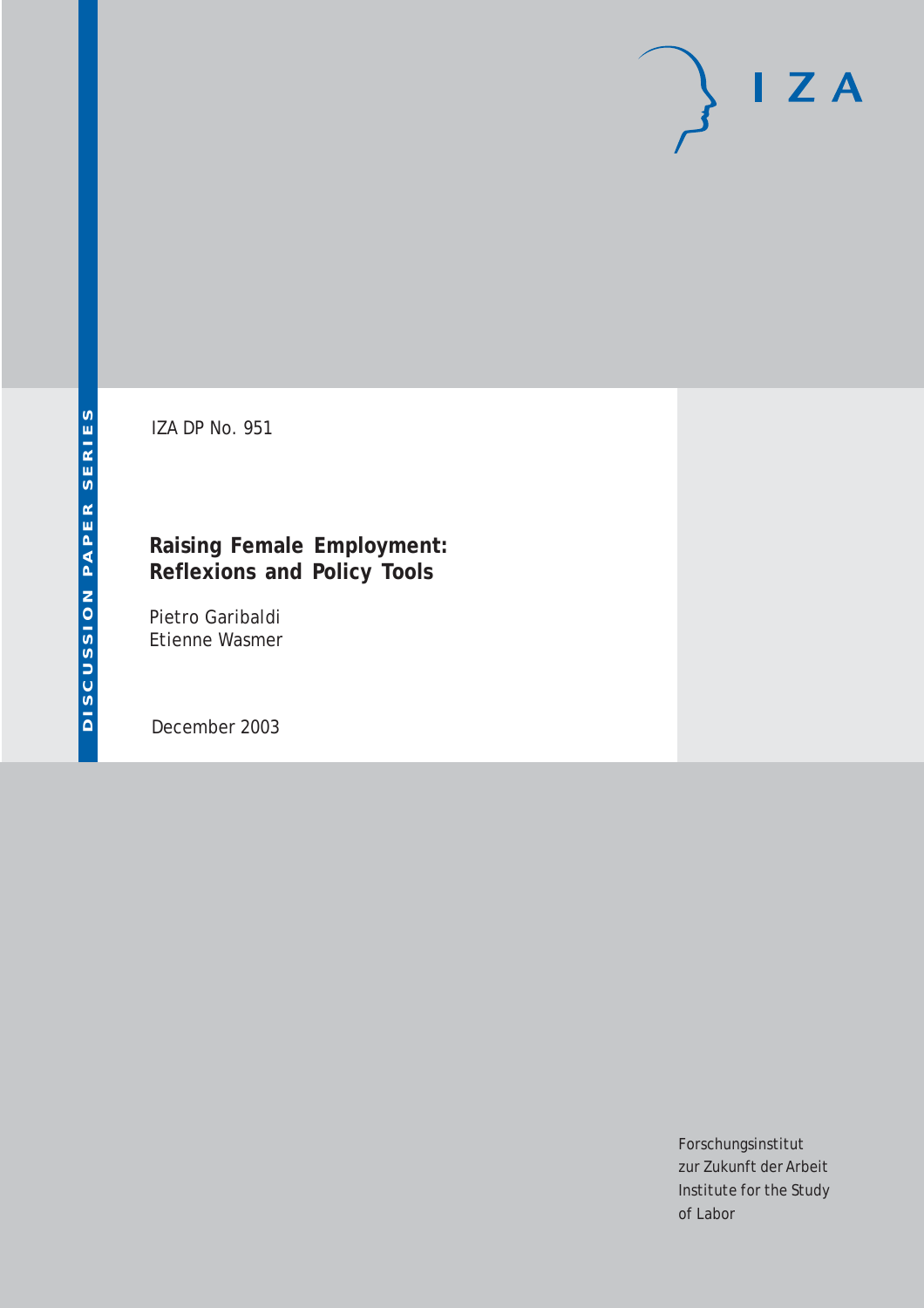# **Raising Female Employment: Reflexions and Policy Tools**

## **Pietro Garibaldi**

*Bocconi University, IGIER, CEPR and IZA Bonn* 

#### **Etienne Wasmer**

*ECARES, Free University of Brussels, University of Metz, CEPR and IZA Bonn* 

#### Discussion Paper No. 951 December 2003

IZA

P.O. Box 7240 D-53072 Bonn Germany

Tel.: +49-228-3894-0 Fax: +49-228-3894-210 Email: [iza@iza.org](mailto:iza@iza.org)

This Discussion Paper is issued within the framework of IZA's research area *The Future of Labor.* Any opinions expressed here are those of the author(s) and not those of the institute. Research disseminated by IZA may include views on policy, but the institute itself takes no institutional policy positions.

The Institute for the Study of Labor (IZA) in Bonn is a local and virtual international research center and a place of communication between science, politics and business. IZA is an independent, nonprofit limited liability company (Gesellschaft mit beschränkter Haftung) supported by Deutsche Post World Net. The center is associated with the University of Bonn and offers a stimulating research environment through its research networks, research support, and visitors and doctoral programs. IZA engages in (i) original and internationally competitive research in all fields of labor economics, (ii) development of policy concepts, and (iii) dissemination of research results and concepts to the interested public. The current research program deals with (1) mobility and flexibility of labor, (2) internationalization of labor markets, (3) welfare state and labor market, (4) labor markets in transition countries, (5) the future of labor, (6) evaluation of labor market policies and projects and (7) general labor economics.

IZA Discussion Papers often represent preliminary work and are circulated to encourage discussion. Citation of such a paper should account for its provisional character. A revised version may be available on the IZA website ([www.iza.org](http://www.iza.org/)) or directly from the author.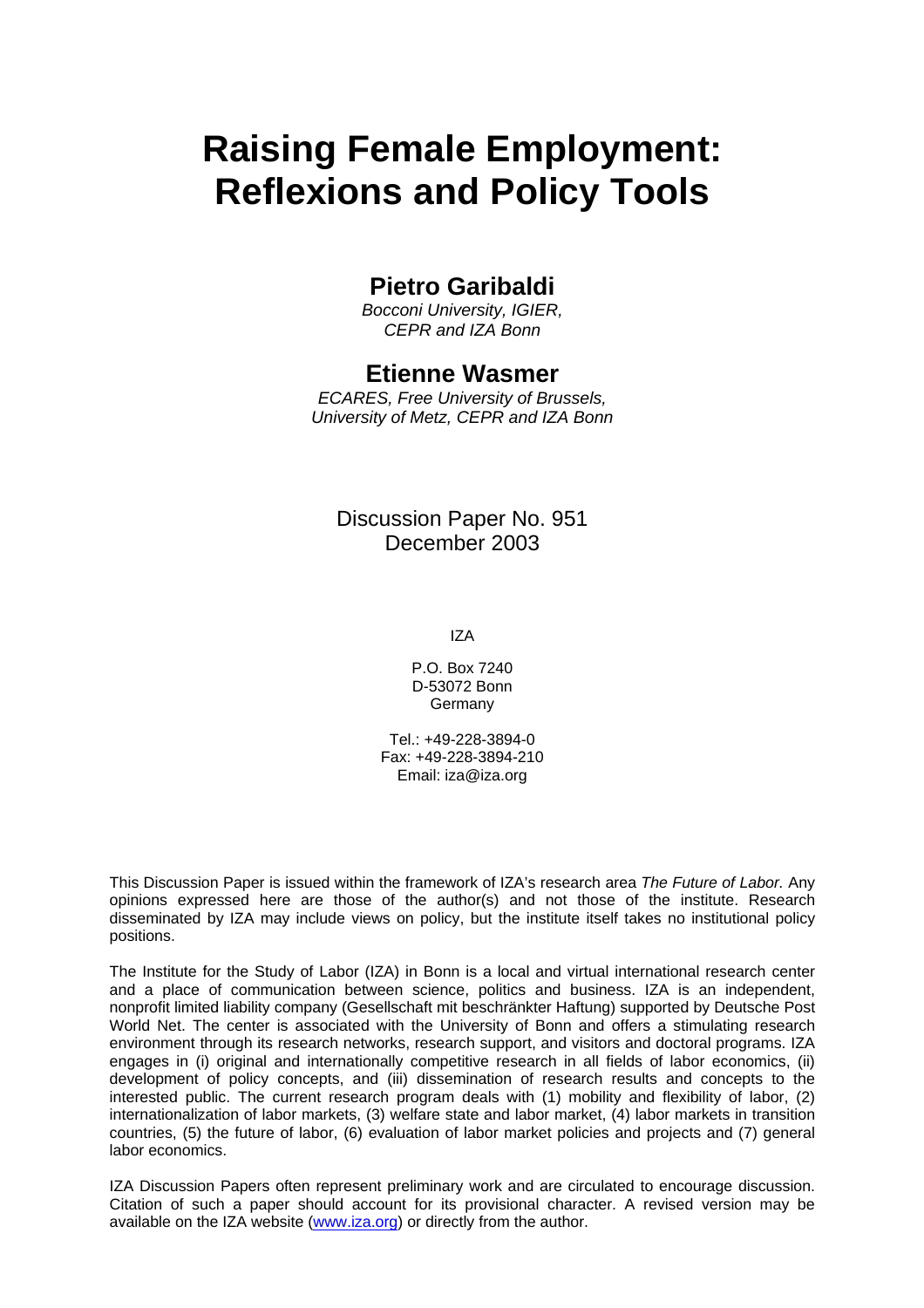IZA Discussion Paper No. 951 December 2003

## **ABSTRACT**

## **Raising Female Employment: Reflexions and Policy Tools**[∗](#page-2-0)

While there is consensus on the need to raise the time spent in the market by European women, it is not clear how these goals should be achieved. Tax wedges, assistance in the job search process, and part-time jobs are policy instruments that are widely debated in policy circles. The paper presents a simple model of labour supply with market frictions and heterogenous home production where the effects of these policies can be coherently analysed. We show that subsidies to labour market entry increase women's entrance in the labour market, but they also increase exits from the labour market, with ambiguous effect on employment. Subsidies to part-time do increase employment, but they have ambiguous effects on hours and market production. Finally, reductions in taxes on market activities that are highly substitutable with home production have unambiguous positive effects on market employment and production.

JEL Classification: J0, J2

Keywords: employment rate, market frictions, labour market policy

Corresponding author:

 $\overline{a}$ 

Etienne Wasmer ECARES Université Libre de Bruxelles CP 114 Avenue Franklin D. Roosevelt 39 1050 Brussels, Belgium Tel.: +32 2 650 4212 Fax: +32 2 650 4475 Email: [ewasmer@ulb.ac.be](mailto:ewasmer@ulb.ac.be)

<span id="page-2-0"></span><sup>∗</sup> We thank Tito Boeri and seminar participants at the 18<sup>th</sup> Conference of the European Economic Association held in Stockholm on August 20-24, 2003.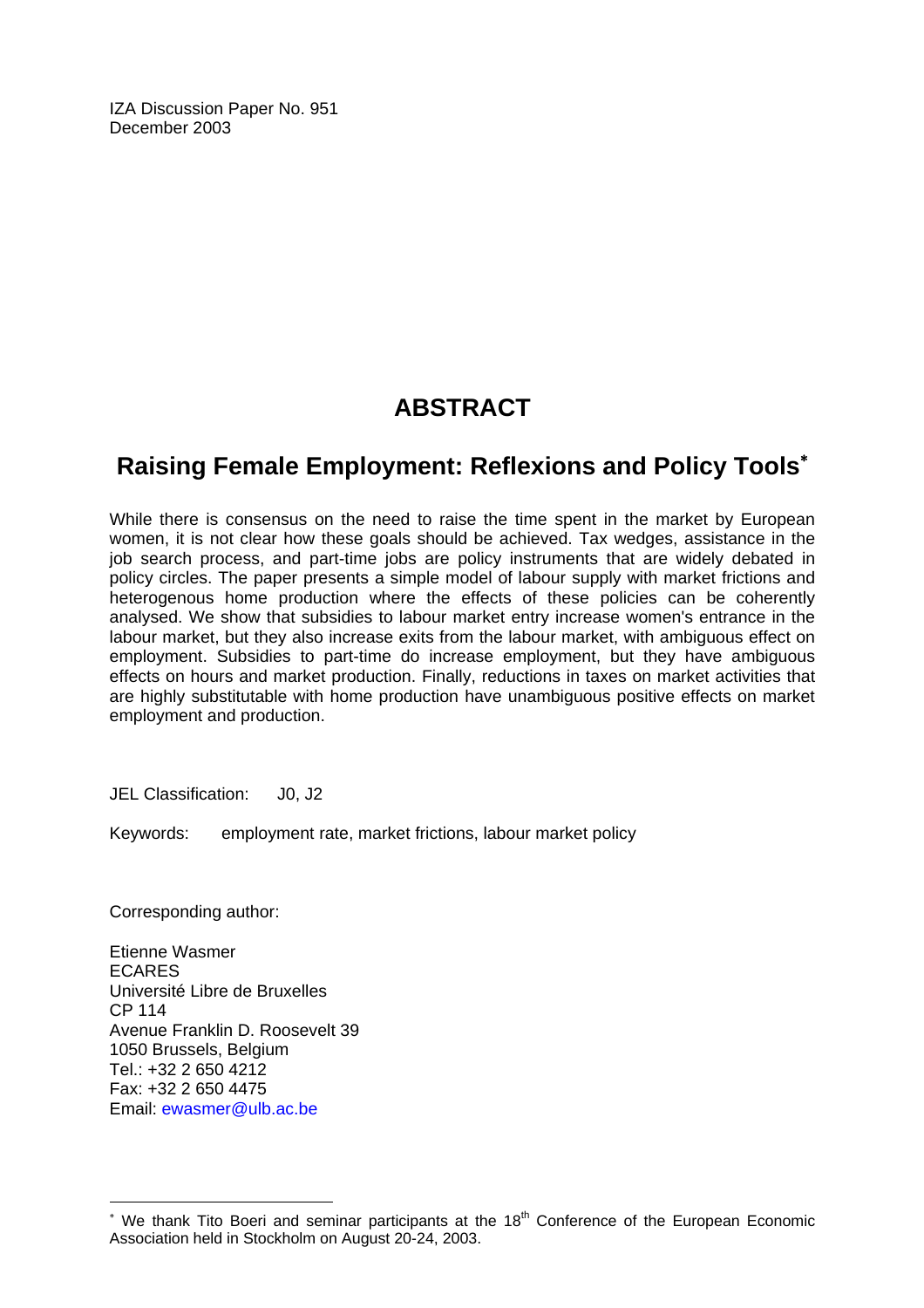## 1 Introduction

The low level of female employment in most South European countries has attracted a great deal of attention by national and European policy makers. There are indeed huge differences across Member States in the share of employed women in the working age population, which is currently around 40 percent in countries such as Spain, Italy and Greece and around 70 percent in Nordic countries (see Pissarides et al. 2003). At the intensive margin, recently collected empirical evidence on use of time shows that the average North American and German women spend the same share of time in leisure activities (Freeman and Schettkat, 2002). Yet, the allocation of time between market and home production varies greatly between the two countries, with North American women spending on average 5.3 more hours per day in market activities than German women. Further, most of this difference comes from differences in the extensive margin, with a large share of women in Germany devoted full time in home production (childcare, preparing meals, cleaning, etc.).

A fervid debate is currently devoted to finding specific policies that may raise female employment rates. These policies should increase women's incentives to substitute household production with market production, so as to increase the equilibrium level of employment and the size of official GDP. While there is a large consensus on the need to raise the time spent in the market by European women, there is some confusion over how these goals should be achieved. Reducing the high tax wedge, developing part-time work and improving assistance in the job search process are often mentioned policies, but their different effects are rarely discussed in a unified way. This generates some confusion. For instance, a natural question about part-time is whether it should be strongly encouraged, or whether one should simply avoid making part-time jobs unattractive relative to full-time jobs<sup>1</sup>. However, this type of question is rarely explicitly formulated. We believe that part of the confusion over

 $1$  Typically part-time jobs are associated with less health insurance, less employment protection and lower unemployment benefits.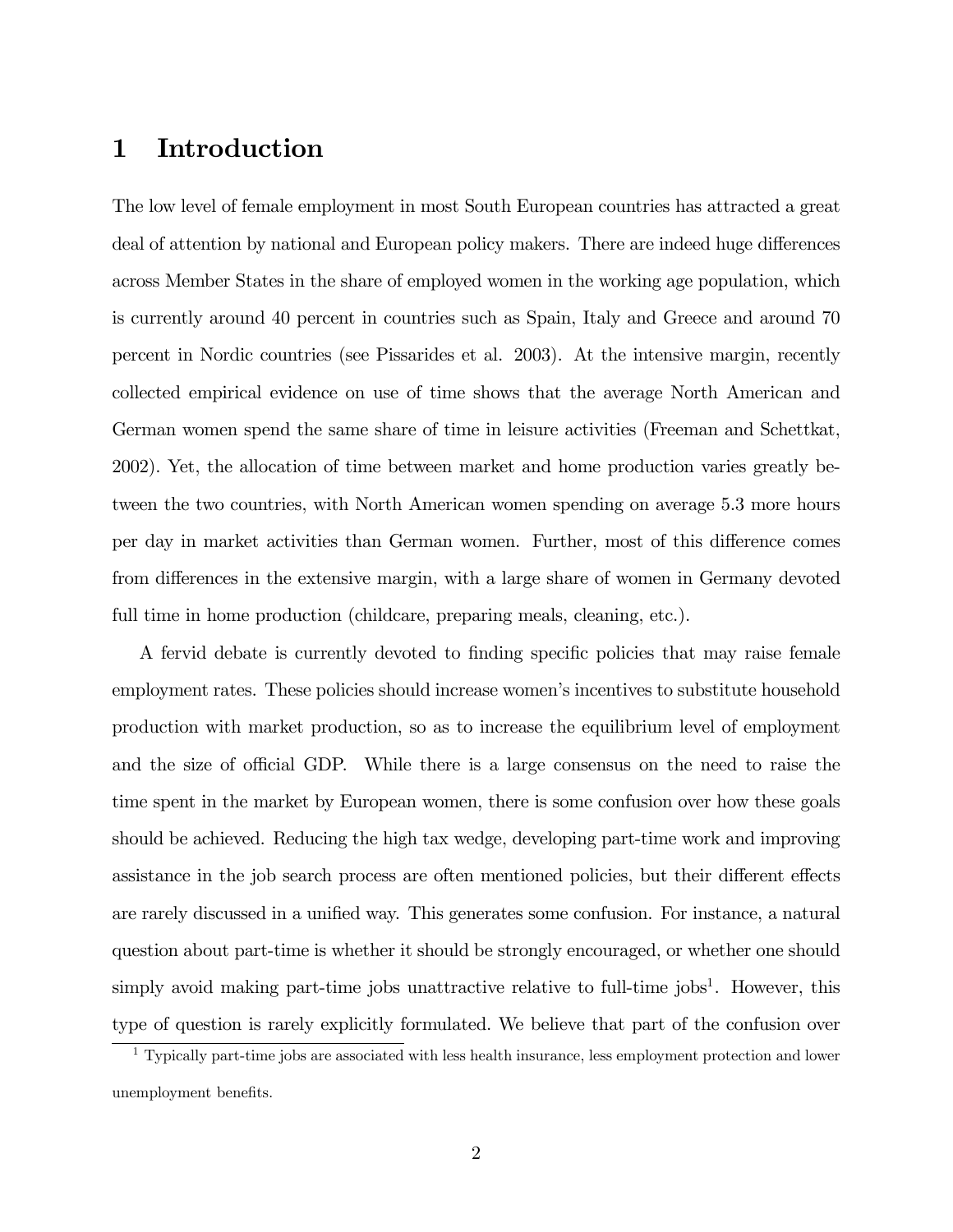the role and the effect of these various policies is linked to the lack of a unified analytical model where the different set of policies can be coherently analyzed. The goal of this paper is to propose such a framework.

To contribute to the debate, two key features of the labour market must necessarily be considered. The first element is heterogeneity in individual's utility in non-market time (e.g. the ability to produce at home or the utility of leisure). The second element is the existence of imperfections in the labour market. In this paper we build on the recent work of Garibaldi and Wasmer (2003) who have developed a theory of labour supply for a frictional labour market. In particular, they showed that when labour market participation involves an irreversible entry cost and market production is indivisible, the entry and exit decisions differ, and the participation decision is described by a double margin. Since the different policies described above affect the two margins differently, and sometimes have an opposite impact (e.g. raise the propensity to enter the labor market while at the same time raise the propensity to leave the labor market), we need to clarify the effects of female employment policies on employment rates, market production and welfare.

We consider the three policies discussed above in details: subsidies to labour market entry, taxation to market activity and subsidies to part time. With respect to subsidies to labour market entry (which can also be interpreted as subsidies to mobility), the paper shows that they lead to an increase in the number of women entering the labour market. Yet, the overall effect on total employment can be ambiguous, since subsidies tend to reduce participation hoarding and thus increase exits from the market.2 Less ambiguous and more standard results derive from the effects of taxation on market activities, which have nonneutral effects on participation since household production can not be taxed. Our analysis

 $2$  Participation hoarding is defined as the willingness to participate to the labor market even though the felicity derived from home production is larger than the wage, in order to save on future re-entry costs in case of a change in either wages or home production. See Garibaldi and Wasmer (2003).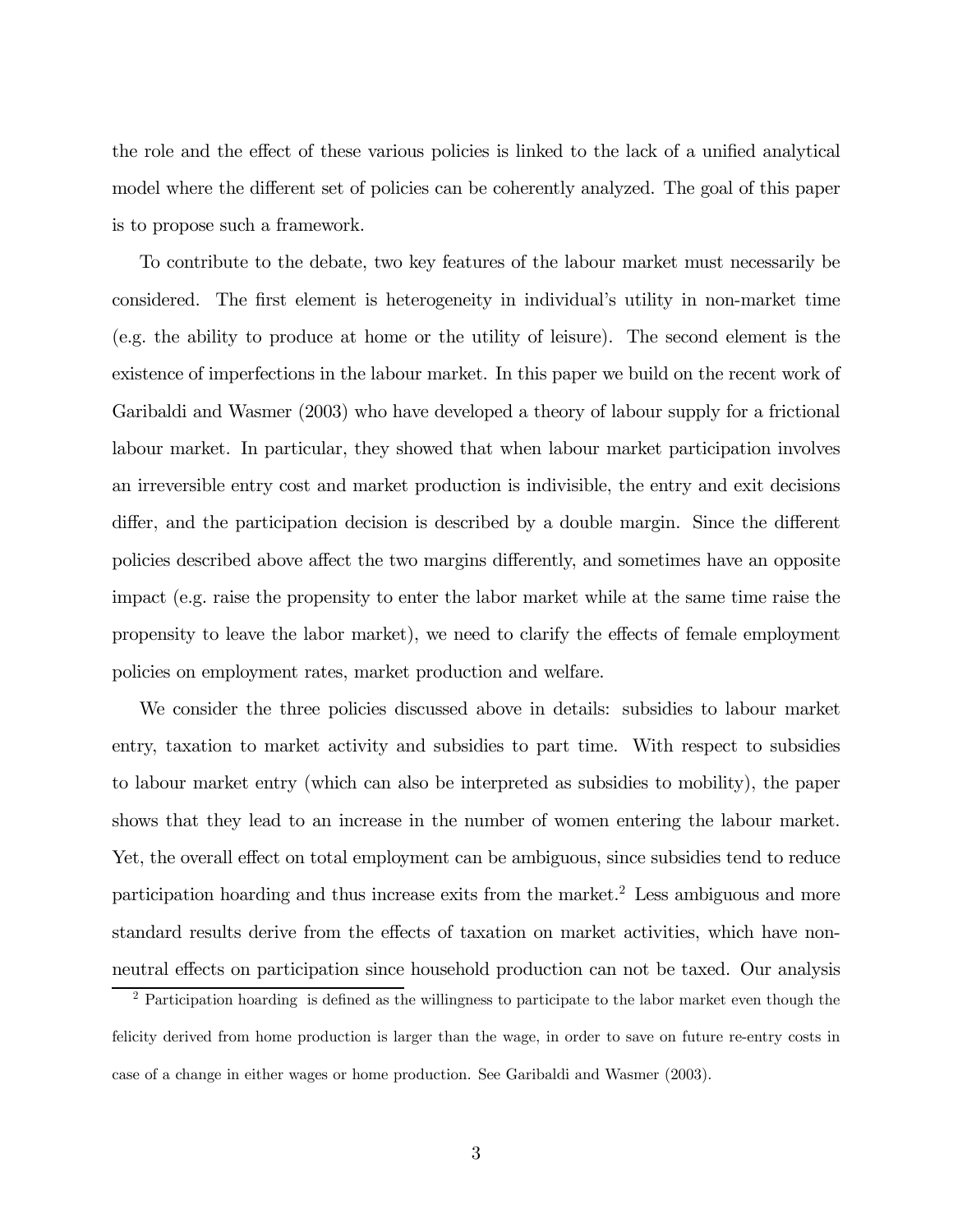shows that a reduction in taxes leads to both larger entry and lower exit with unambiguous positive effect on total employment. These results are consistent with the recent work of Davis and Henrekson (2003) and Prescott (2002). Finally, we discuss also the effects of part-time. Our theory shows that an increase in part-time should never be banned, and any form of implicit obstacle should be removed. Yet, our results show that a subsidy to part time has two opposite effects on market production. If it indeed induces women that are full time in home production to enter part-time in the labour market (crowding in effect), it can also induce some women who are working full time in the market to swap to parttime (a crowding out effect). The overall effect on market production is thus ambiguous and depends on how the mass of women is positioned around the initial equilibrium. Nevertheless, if the distribution of home productivity is single peaked, the positive effect on employment dominates if and only if the marginal participant is to the left of the peak of the distribution, or in words, when the employment rate is low.

The paper proceeds as follows. Section 2 derives the set-up, the reservation strategies of workers and introduces a definition of welfare and expressions for aggregate home production, employment and hours. Section 3 investigates the role of subsidies to entry and taxes. Section 4 deals with part-time. Section 5 concludes.

## 2 Labour Supply on the Extensive Margins in an Imperfect Labor Market

#### 2.1 Set-up

In this section we extend the baseline model of labour supply with market frictions proposed by Garibaldi and Wasmer (2003). These extensions help us to discuss two policies that are widely debated in the discussion over female employment: the effects of marginal income taxes and policies aimed at facilitating entrance in the labour market. The role of part-time will be discussed in the next section.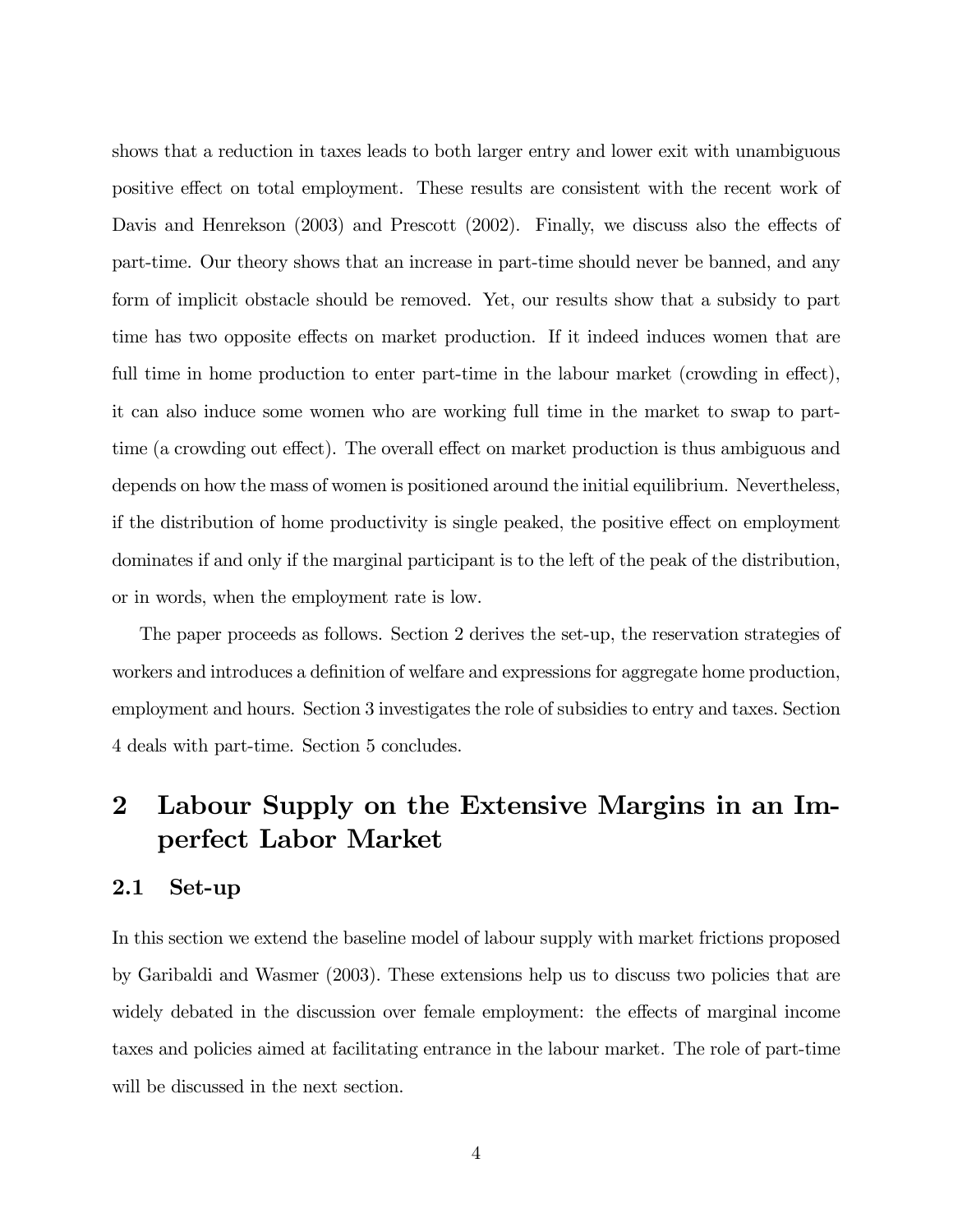We assume that a mass one of women enjoys utility from home production and market production. Women have a unit of time to be spent in market and home production, two activities that we assume to be perfect substitutes. This is a strong assumption, but we maintain it throughout the paper for analytical simplicity, since it implies that women will specialize in the activity in which they are most productive. We assume that hours spent in market production are exogenously fixed and equal to one. In other words, market production is a full time activity, and our emphasis is on the extensive margin of labour supply. In market production people are paid a gross wage net of taxes, so that the take home pay for a full day in the market is  $y = w(1-t)$ , where t is the tax rate. Utility from home production is heterogenous and stochastic and its value changes according to a Poisson at rate  $\lambda$ . A full day in home production yields a per period utility equal to  $x$ , where  $x$  is drawn from a continuous cumulative distribution  $F(x)$  defined over the support  $\Omega = [x_{\min}, x^{\max}]$ . Further, home production cannot be taxed. The per period utility of women is

$$
v^w = w(1-t)
$$

$$
v^H = x
$$

The key worker decision involves the time to be spent in market production. In absence of frictions in the market, the model is trivial and the participation decision is described by a single reservation value  $x^* = w(1-t)$ , so that all individuals with home production below x<sup>∗</sup> participate full time in market activity. In reality, information on the location and the availability of jobs is not perfect, and the process of information gathering is akin to paying an irreversible entry cost equal to  $\mathcal{C}$ . Indeed, in our previous research we have shown that from the labour supply standpoint modelling the search process as a time consuming process is identical to assuming that entering the labour market involves an irreversible entry cost. In the current paper, we keep the irreversible cost assumption, and we assume that  $\mathcal C$  is determined by both technological and policy dimensions. Job search assistance and training and mobility subsidies represent the policy dimension: both aims at reducing the irreversible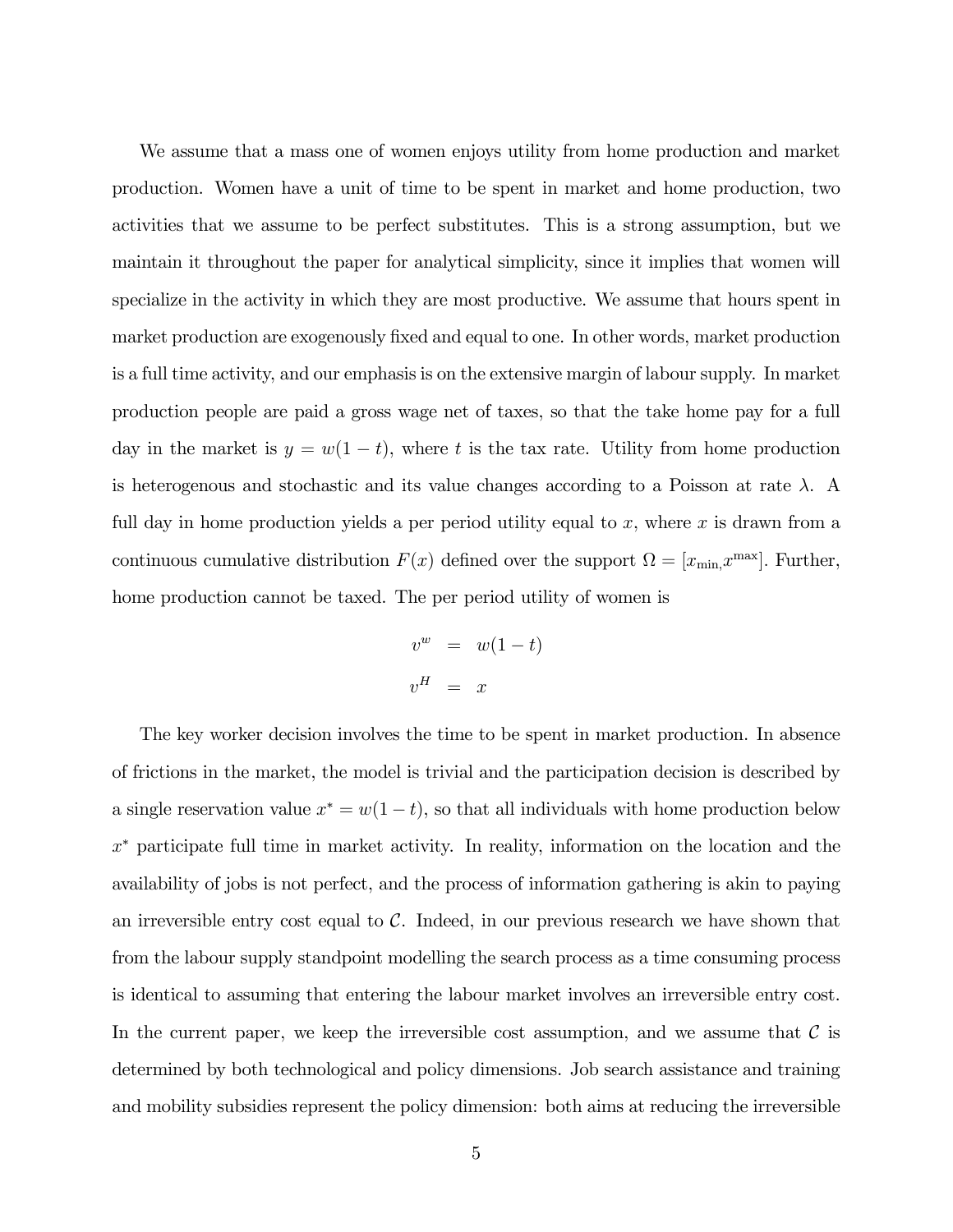cost paid by market entrance.

#### 2.2 Reservation strategies

The existence of the irreversible cost  $\mathcal C$  induces a distinction of the entry and exit decision. If we indicate with  $H$  the value function for being full time in home production and with  $W$ the value function for being full time in market production, the two margins are defined as

Entry : 
$$
H(x^{\nu}) = W(x^{\nu}) - C
$$
  
Quit :  $H(x^q) = W(x^q)$ ,

where  $x^{\nu}$  is the entry cut-off point and  $x^{q}$  is the exit cut-off point. To determine an expression for the two cut off points requires some algebra, since the intertemporal nature of the model does play a role. Formally, the value function of being in market activity reads

$$
rW(x) = w(1-t) + \lambda \left[ \int Max[W(z), H(z)]dF(z) - W(x) \right]
$$

where  $r$  is the pure rate of time preferences. The equation has a standard asset value interpretation, and the integral in the right hand side simply says that conditional on a change in home productivity, the woman reoptimizes her position on the extensive margin. Similarly, the value of being full time in home production reads

$$
rH(x) = x + \lambda \left[ \int Max[W(z) - C, H(z)]dF(z) - H(x) \right]
$$

Developing the algebra of the two margins, one obtains two equations for the two cut-off points whose expression read

$$
\frac{x^q - x^{\nu}}{r + \lambda} = \mathcal{C}
$$
 (Entry)

$$
x^{q} = x^{*} + \frac{\lambda}{r + \lambda} \int_{x^{\nu}}^{x^{q}} F(z) dz.
$$
 (Quit)

The first equation, The entry margin shows that the surplus on the job (the left hand side in the equation) is equal to the entry cost. It also shows that when the entry cost is positive,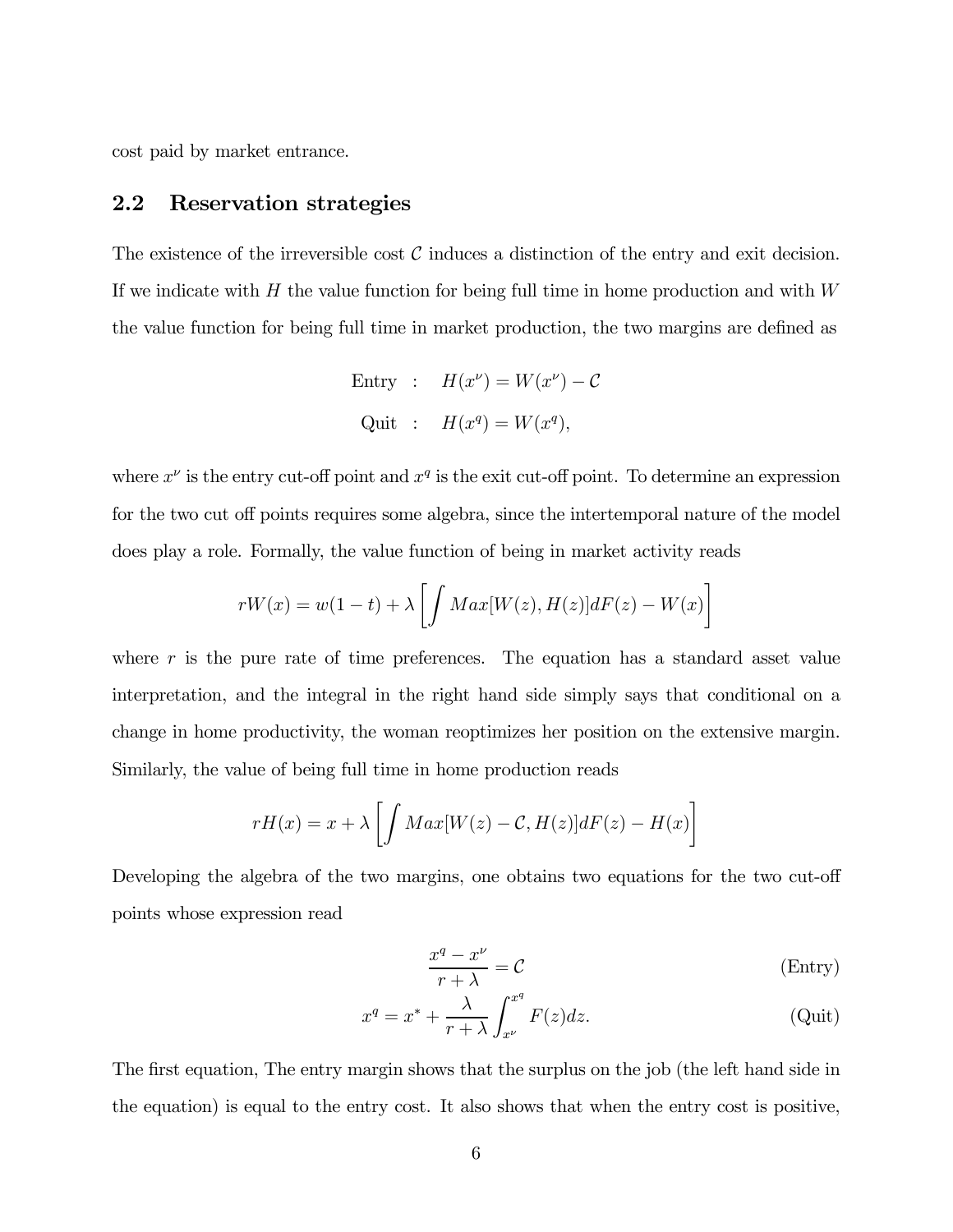$x^q > x^{\nu}$ . The second equation, the quit margin, says in the case of positive C, the quit cut-off points is above the frictionless cutoff point  $x^*$  by an extra term that reflects the fact that women hold on to market production as a way to save future entry costs if home production were to change. Note that the two equations can be described by two lines in a  $[x^q, x^{\nu}]$  space. The entry margin is upward sloping and it is parallel to the 45 degree line. It is also easy to show that the quit margin is downward sloping as long as  $\lambda > 0$ , and is a horizontal line at  $x^*$  when  $\lambda = 0$ . The cut-off point equilibrium is given by the intersection of the two lines. We use this graphical representation in Figure 1 below to analyse the effect of policies. Note that the two equations (Entry) and (Quit) imply that as friction disappears ( $\mathcal{C} = 0$ ) the two cut-off point coincide with the net wage. In Garibaldi and Wasmer (2003), we showed that the cut-off points are such that

$$
x^q \geq x^* \geq x^{\nu}
$$

where  $x^* = w(1-t)$  is the frictionless participation margin, i.e. the neoclassical reservation rule, and strict inequality holds whenever  $\mathcal{C} > 0$ .

#### 2.3 Employment, market production and welfare

The model is then closed by the determination of the stock of employed and non-employed people. Developing the algebra, the steady stock of employed people is

$$
e = \frac{F(x^{\nu})}{1 + F(x^{\nu}) - F(x^q)}
$$
(1)

$$
n = 1 - e = \frac{1 - F(x^{q})}{1 + F(x^{\nu}) - F(x^{q})}
$$
\n(2)

where  $e$  is total employment and it increases with both margins while  $n$  is non-employment and falls with both margins. To define aggregate home production  $H$  and  $GDP$ , we need to take into account the fact that not all workers between the two cut-off points are engaged in full time production, since some of them are also employed. Denote by  $\alpha < 1$  the fraction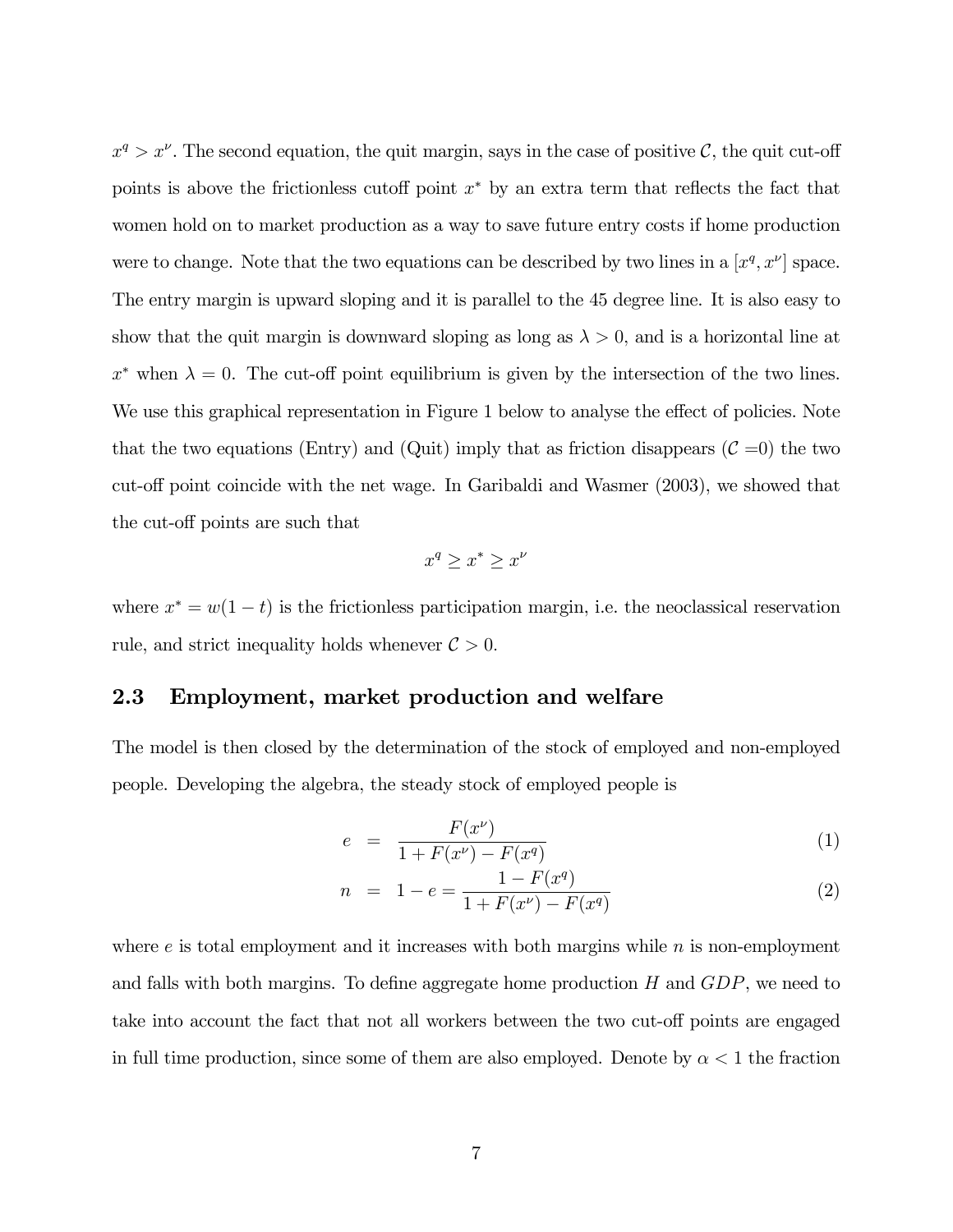of non-employed workers between  $x^{\nu}$  and  $x^{q}$ . It is easy to show that  $\alpha = n^{3}$  Market GDP and aggregate home production  $H$  are thus defined as

$$
H = \alpha \int_{x^{\nu}}^{x^q} x dF(x) + \int_{x^q}^{x^{\max}} x dF(x)
$$
  
\n
$$
GDP = \int_{x^{\min}}^{x^{\nu}} y dF(x) + (1 - \alpha) \int_{x^{\nu}}^{x^q} y dF(x) = ye
$$

The second equality in the GDP definition states that total production is simply proportional to employment since the choice of hours is inelastic. Note also that the net wage  $w$  is assumed to decrease by one to one when  $t$  increases so that the marginal product  $y$  is constant. Accordingly, taxes affect market GDP only through their effects on cutoff points.

Finally, welfare is the sum of both home and market production net of entry costs, i.e.

$$
\mathcal{W} = n \int_{x^{\nu}}^{x^q} x dF(x) + \int_{x^q}^{x^{\max}} x dF(x) + y(1 - n) - \lambda F(x^{\nu}) nC
$$

where the last part is simply the steady-state number of entrants to the labor markets multiplied by their entry cost.

## 3 Subsidies to entry to the labor market and reductions in taxation

#### 3.1 The Effects of Reducing The Irreversible Entry Cost

We now want to consider the effect of two possible policies for increasing employment The first one is a subsidy to labor market entry, which can also be interpreted as a subsidy to mobility or a subsidy job search assistance. All interpretations are consistent with a reduction in the entry cost  $\mathcal C$  at the individual level. Such a reduction in  $\mathcal C$  will induce an

$$
\alpha = \frac{n - (1 - F(x^{q}))}{n - (1 - F(x^{q})) + e - F(x^{\nu})} = n.
$$

<sup>&</sup>lt;sup>3</sup> It is easy to verify that the number of employed workers below  $x^{\nu}$  is  $F(x^{\nu})$  while the number of inactive workers above  $x^q$  is  $1 - F(x^q)$ . Between  $x^{\nu}$  and  $x^q$ , one finds both employed and non-employed workers. Unreported steady-states conditions on stocks imply that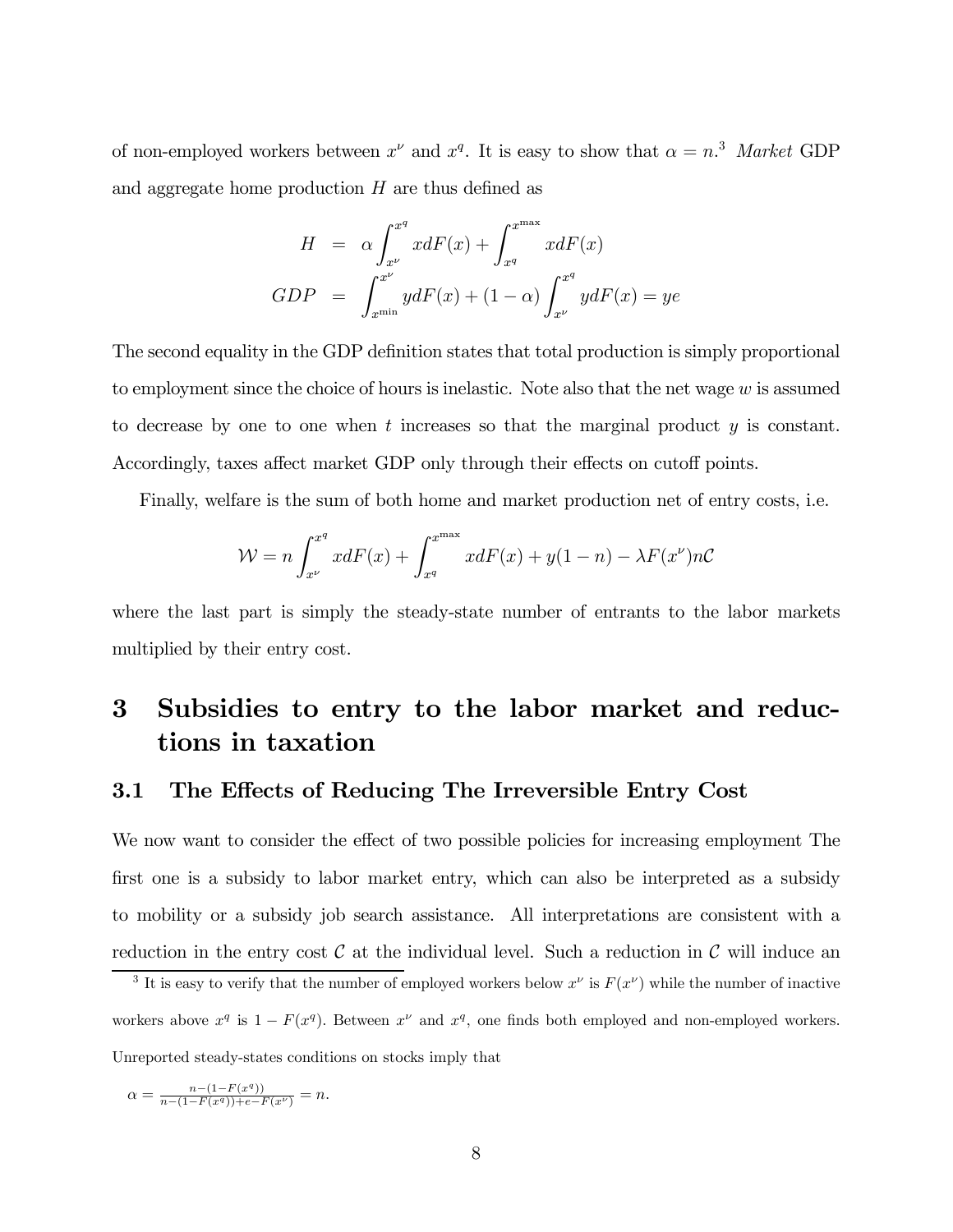

Figure 1: The effects of subsidizing entry (lowering  $C$ , left panel) or reducing taxation of market activity (reducing  $t$ , right panel) on the entry and exit margins.

increase in labour market entrance, as more women will have an incentive to supply market hours. But our simple model immediately shows that the story is more complicated, since a reduction in  $\mathcal C$  not only raise the entry cut-off point, but it also reduce the quit cut-off point. The overall effect on employment is thus ambiguous. As displayed in the left part of Figure 1, a reduction in  $\mathcal C$  induces a downward shift in the entry margin along the quit margin, with a reduction of both  $x^q$  and  $x^{\nu}$ . What happens to employment is then ambiguous, and depends on the relative density of people that are sitting in the entry or in the quit margin. Note that the fall in the quit margin disappears if  $\lambda = 0$  since in that case, the quit margin is horizontal. By extension, when  $\lambda$  is close to zero, the positive entry effect dominates over the negative quit effect. In terms of welfare, simply note that the lower  $\mathcal{C}$ , the closer the equilibrium is from the first best neo-classical labor supply model.

#### 3.2 The Effects of Taxation

We now consider the second policy, namely the effect of reducing the tax rate t. As displayed in the right part of Figure 1, the increase in taxation is equivalent to a shift of the quit margin along the entry margin, leading to a reduction in both the entry and the quit cut-off points. The effect of a reduction in t is now independent of the fact that  $\lambda$  is positive or zero,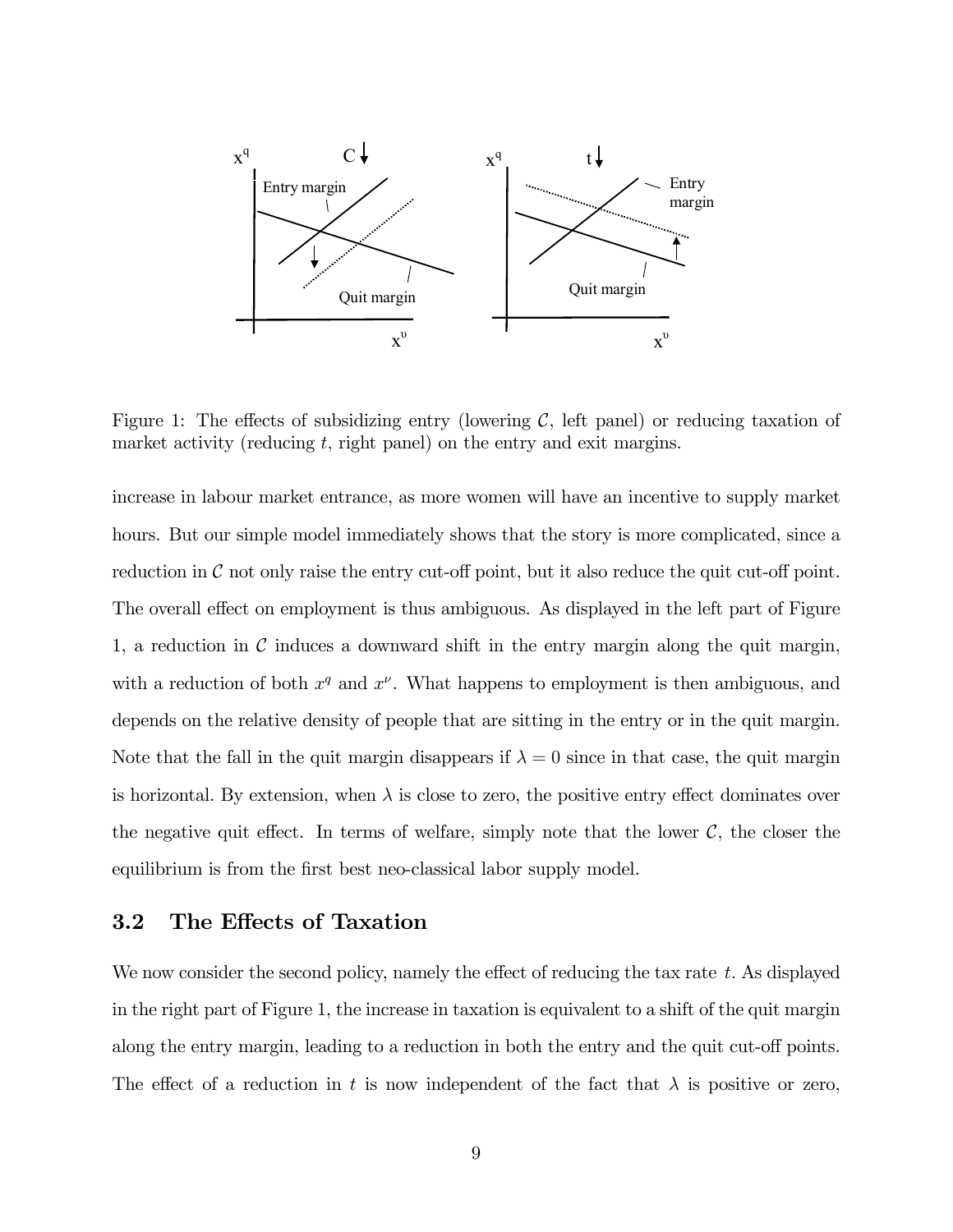and amounts to a an increase in both margins with positive effects on the entry and the quit margin. A reduction in tax shifts people out of home production into full time market activity, increasing both employment and market production.

This is consistent with the literature on the effects of taxation on market activity carried out by Davis and Henrekson (2003). They find a high cross country correlation between taxation and employment rates in high substitution industries such as household and personal services, eating drinking and lodging and retail trade. In as much as women can engage at home in activities that are highly substitutable to market production, a high tax wedge clearly generates an incentive to move away from market production. As a result, a reduction in taxes on those activities has unambiguous effects on employment and market production.

## 4 Part-time

Let us introduce part-time in our simple theory. We assume that workers can now work part-time in the labour market, and have the same productivity per hour  $y$  as in full-time activity, and thus the same gross hourly wage w. In this discussion, we don't need a full intertemporal structure and set  $\lambda$  to zero. We thus simply focus on flow utility, and denote by  $W, P$  and  $H$  full-time market activity, part-time market activity and full-time home production. Denote by t the tax rate on full-time activity and  $t_{1/2}$  the tax rate on part-time activity. A large value of  $t_{1/2}$  can also feature differences in worker's valuation of part-time jobs, such as reduced social security. The indirect utility functions are thus  $W(x) = y(1-t)$ ;  $P(x)=[x + y(1 - t_{1/2})]/2$  and  $H(x) = x$ .

It can be remarked that beyond taxes, here there is no specific preference for part-time since there is perfect substituability between home production and market income. Later on in this section we shall relax this assumption. In the baseline model without taxes, there is a single cut-off point  $x^* = y$  such that

$$
W(x^*) = P(x^*) = H(x^*)
$$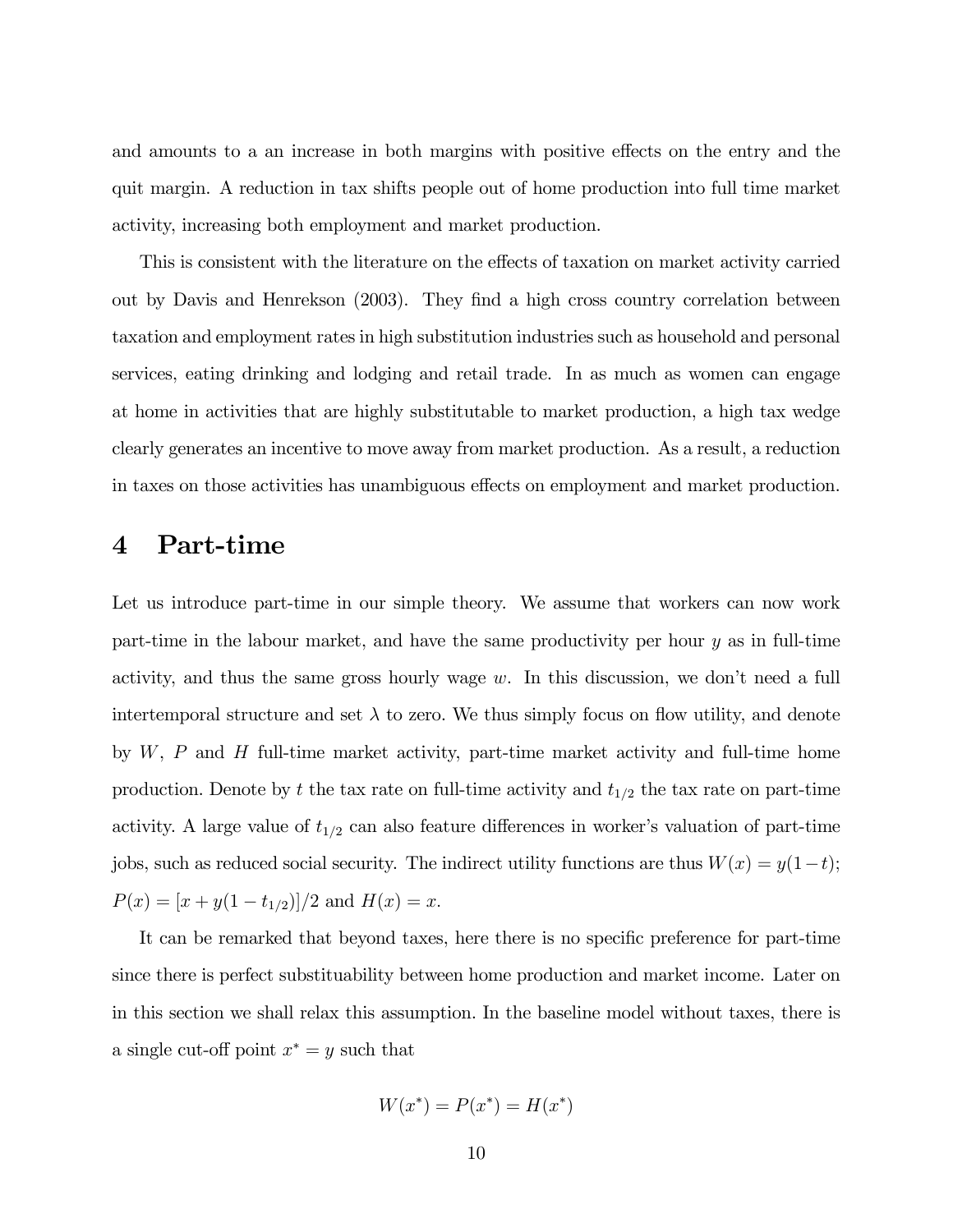with women below  $x^*$  are in full time activity and people above  $x^*$  are in full time home production. If there is a mass point of individuals at  $x = y$  then this mass of workers is indifferent between the three states and a positive fraction of them may be in part-time.

Now, suppose that the government wishes to encourage part-time, by reducing taxes on part-time jobs and setting it to  $t_{1/2} < t$ . Let us denote by  $\varepsilon$  the relative increment in wages obtained by workers, with of course  $\varepsilon = (t - t_{1/2})/(1 - t)$  is decreasing in  $t_{1/2}$  and increasing in t. We assume that the reduction in taxes is financed through a lump-sum tax on all households. The main question we want to address is what happens to market hours and market production.

Intuitively a larger mass of workers take a part-time job and the relevant cut-off values of  $x$  are now

$$
x^{h} = y(1+\varepsilon) = y^{+}
$$

$$
x^{w} = y(1-\varepsilon) = y^{-}
$$

since utility is simply given by  $W(x) = y$ ;  $P(x) = (x + y(1-\varepsilon))/2$ ;  $H(x) = x$ . People above  $x<sup>h</sup>$  are full time in home production, people below  $x<sup>w</sup>$  are full time on the job and people in the interval  $[x^w - x^h]$  are in part-time. The subsidy to part-time employment leads to an increase in total employment, since the number of employed women raise from  $F(y)$  to  $F(y^+) = F(y(1+\varepsilon))$ . This is an extensive margin result. Turning to production and thus indirectly to the total number of hours, we have

$$
GDP = \int_0^{y^-} y dF(x) + \frac{1}{2} y \int_{y^-}^{y^+} dF(x)
$$
  
=  $\frac{y}{2} [F(y^-) + F(y^+)]$ 

**Result 1**: Market GDP is increased by a larger  $\varepsilon$  iff if F is locally convex around y, i.e. iff  $f'(y) > 0$ . For small  $\varepsilon$ , the effect on market production in absolute value is proportional to  $\varepsilon$  and thus disappear as  $\varepsilon$  is zero.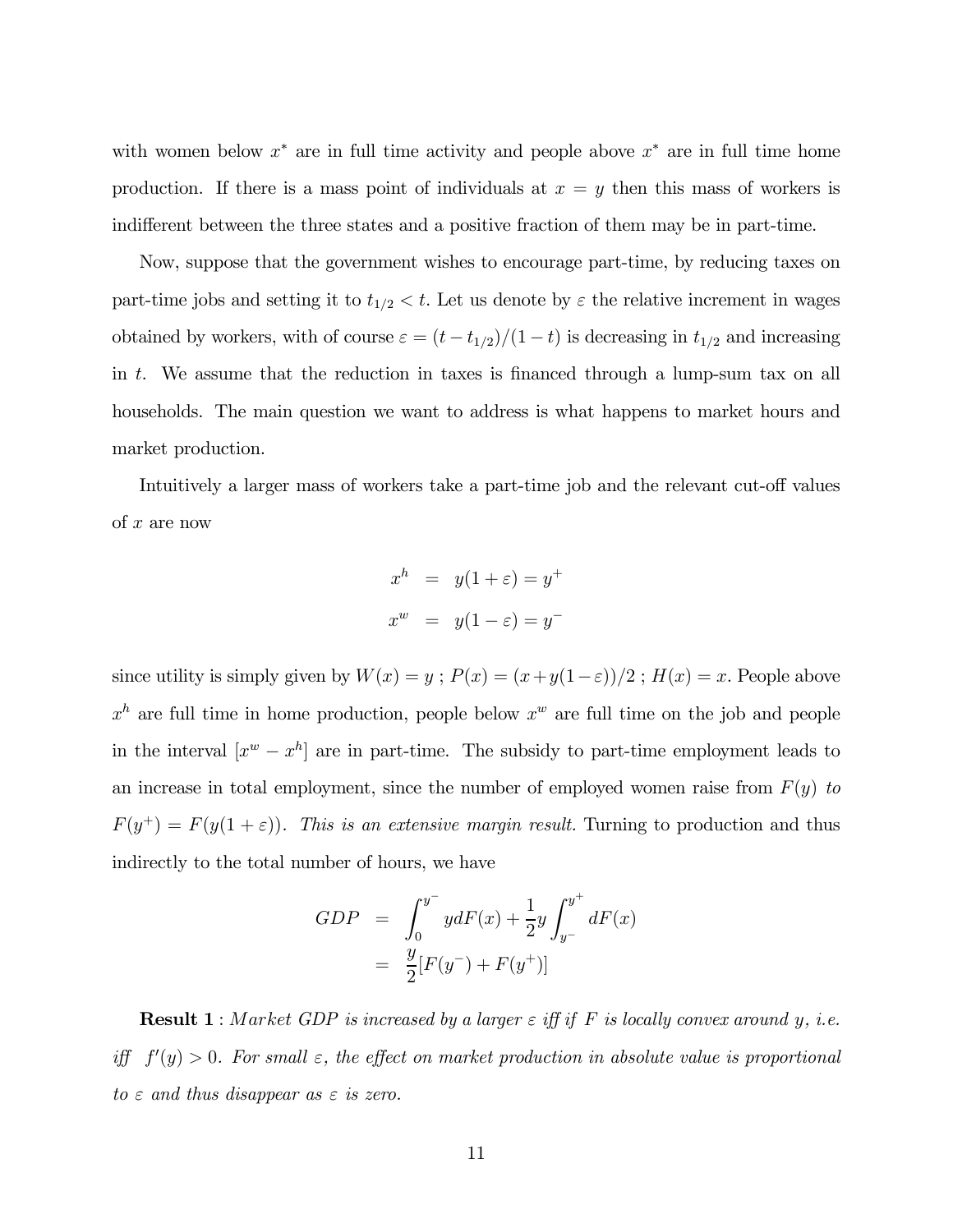To see this, simply note that  $\partial GDP/\partial \varepsilon = \varepsilon y^3 f'(y)$  after a Taylor-extension around  $\varepsilon = 0$ . To understand the ambiguous effect of this result, one has to realize that a subsidy to part time has two effects on market production. On the one hand, it induces women that are full time in home production to enter part-time in the labour market (crowding in effect). On the other hand it induces women who are working full time in the market to swap to part-time (a crowding out effect). The overall effect on market production is thus ambiguous and depends on how the mass of women is positioned around the initial equilibrium. If in the initial equilibrium the mass of women who marginally prefers full time home production is larger (lower) than the mass of women who marginally prefers full time home production (i.e. if the density is locally increasing), the crowding in (out) effect dominates and market production increases (falls). If the two mass of women is identical, than there is no effect on market production. An alternative formulation of this statement is that, if the distribution of x is single-peaked, then subsiding part-time will increase hours and market production if the marginal worker is to the left of the peak, while it would reduce them if the marginal worker is to the right of the peak.

One can also check what happens to aggregate home production  $H$ , and after few similar steps of algebra one finds that

$$
\frac{\partial H}{\partial \epsilon} = -\frac{\partial GDP}{\partial \epsilon} + y^2 \epsilon f(y)
$$

$$
= -\epsilon y^2 [y f'(y) + f(y)]
$$

The first line shows that part of the effect of a relative subsidy to part-time  $\varepsilon$  is a transfer from market production to home production, plus a deadweight loss represented by the mass of people at the extensive margin, i.e.  $y^2 \epsilon f(y)$ . The second line indicates that the sign of the effect on home production depends on the sign of the derivative of the function  $y f(y)$  with respect to y.

There are two possible extensions to this simple model. The first one is to relax the assumption that there is no specific preference for part-time. This is equivalent to relaxing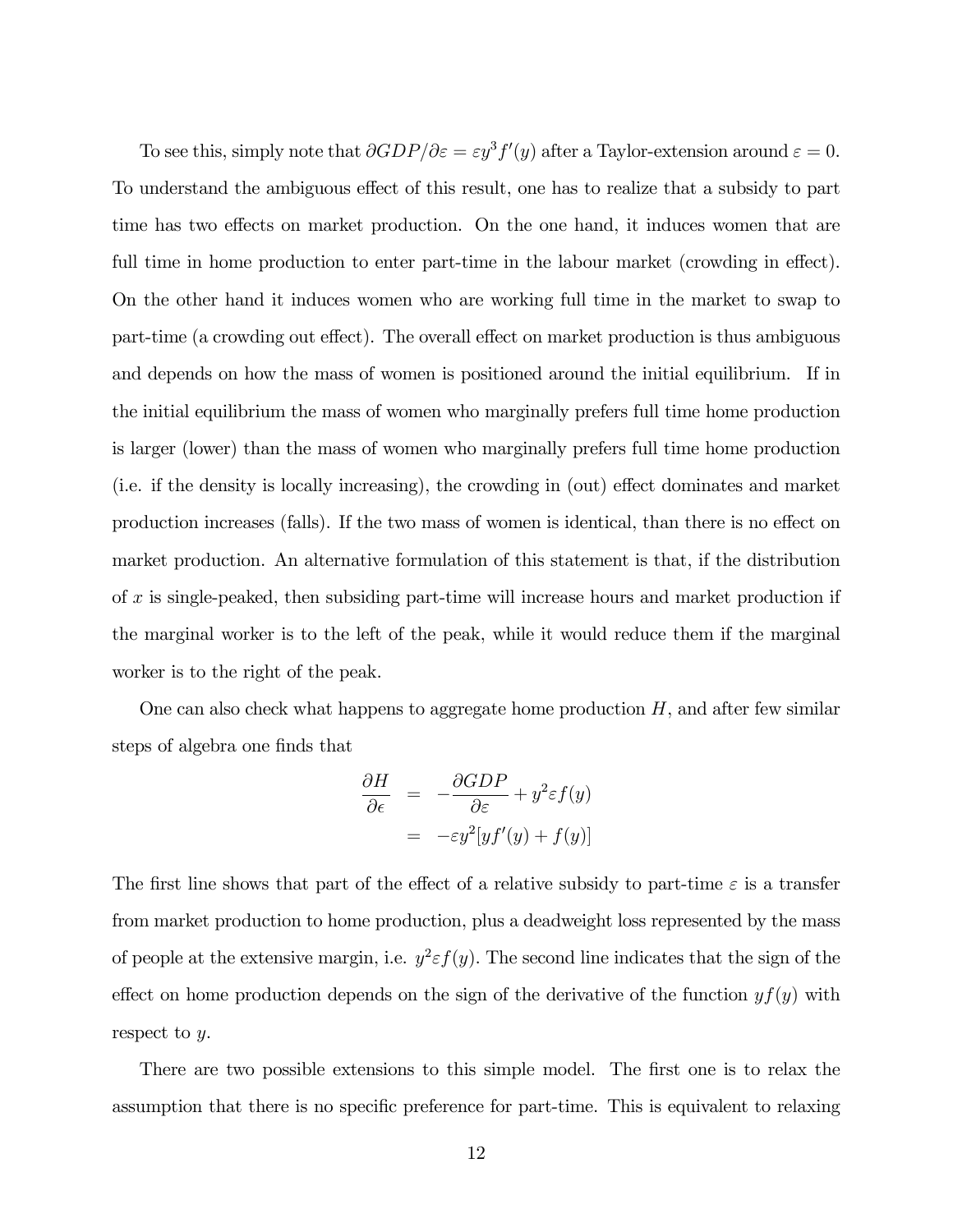the perfect substitutability in x and y and have instead a flow utility  $u((1 - e)x, ey)$  with  $e \in \{0, 1/2, 1\}$  that refers to the hours spent in the market. We can show that in this analytical more complex model a subsidy to part-time would still generate a crowding in and a crowding out effect. The intuition of Result 1 would still carry along, so that the overall effect would still be affected by the slope of the density function  $f$  at the cut off points. A second extension would be to introduce worker's heterogeneity on market production rather than on home production. If we assume that market productivity  $y$  is dispersed in the population with a c.d.f.  $\widetilde{F}$  while x is common to individuals, the problem is formally identical to the one of this paper: we can simply solve it by replacing  $W$  by  $H$  and vice-versa. The effects of the subsidy on part-time would still depend on the slope of the density  $f$  at the initial equilibrium.

#### 5 Conclusion

While in Europe there is large consensus on the need to raise the time spent in the market by European women, there is some confusion about the ways in which these goals should be achieved. This paper has presented a simple and original model of labour supply in an imperfect labour market. We showed that subsidies to labour market entry increase women's entrance in the labour market, but they also increase exits from the labour market, with ambiguous effect on employment. Furthermore, subsidies to part-time do increase employment, but they have ambiguous effects on hours and market production. Finally, we show that reductions in taxes on market activities that are highly substitutable with home production have unambiguous positive effects on market employment and production.

## References

[1] Davis, Steve and Henrekson Magnus (2003) The Effects on Work Activity, Industry Mix and Shadow Economy Size: Evidence from Rich Country Comparison, University of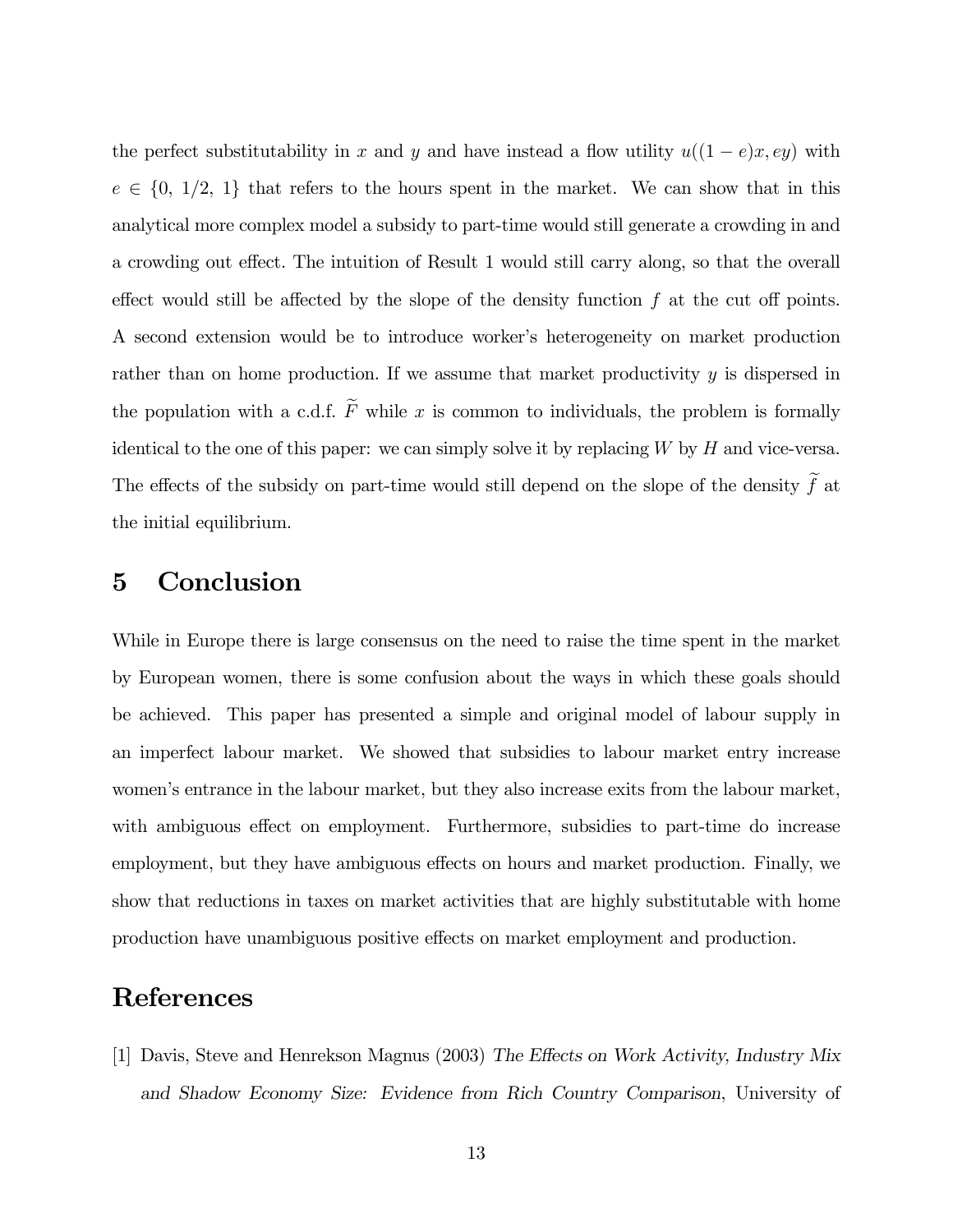Chicago Graduate School of Business.

- [2] Freeman, Richard and Ronald Schettkat (2002) Marketization of Production and the US-Europe Employment Gap, NBER Working Paper 8797
- [3] Garibaldi, Pietro and Etienne Wasmer (2003) Equilibrium Employment in a Model of Imperfect Labor Market, IZA discussion paper 950 (december) and IGIER Working Paper 248.
- [4] Pissarides, Chris, Pietro Garibaldi, Claudia Olivetti, Barbara Petrongolo, and Etienne Wasmer (2003) Women in the Labour Force: How Well is Europe Doing?, paper presented at the 5th European Conference of the Fondazione Debenedetti, available on line at www.frdb.org
- [5] Prescott Edward, (2002) Prosperity and Depression American Economic Review, 92, May  $2(1-15)$ .